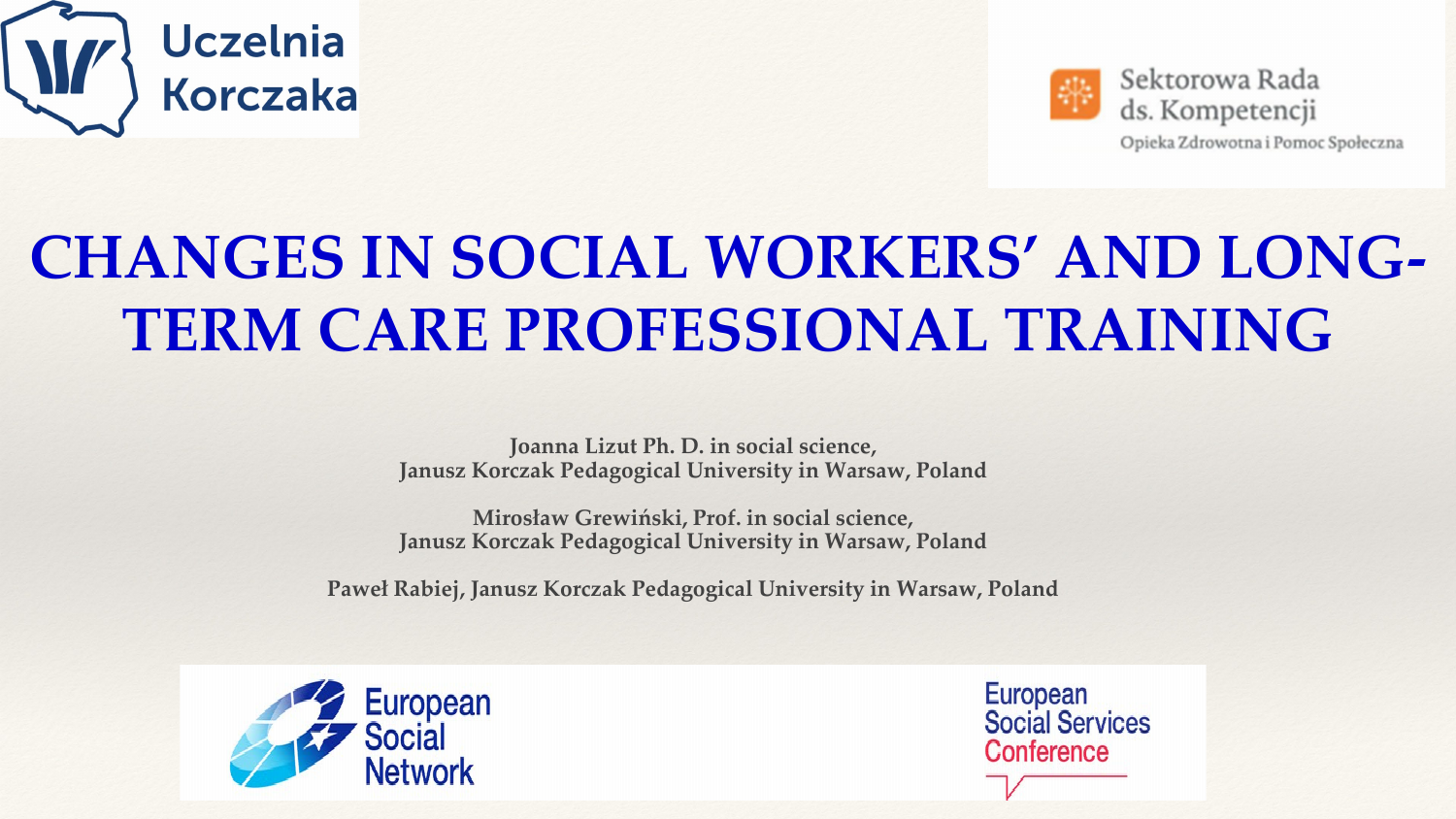



| <b>LONG-TERM CARE SYSTEM IN POLAND</b>                                | SL              |
|-----------------------------------------------------------------------|-----------------|
| <b>No Separate Long-term Care System</b>                              | 2F              |
| <b>Lack of Community, Home and Family-based</b><br>Care               | $\mathbf{a}$    |
| <b>Long-term Care Needs Growing, High Risk</b><br>of Hospitalisations | <b>B)</b><br>An |
| <b>Limited Budget And Care Accessibility</b>                          | Su              |
| <b>Increasing Demand And Changing</b><br><b>Demographic</b>           | Th              |
| <b>Staff Shortages</b>                                                | - 0             |
| <b>No Significant Reforms</b>                                         |                 |
|                                                                       |                 |

**2 PARALLEL STUDIES:** 

**a) Involving Managers (64 People)** 

**B) Involving 100 Frontline Services Dealing With Social Assistance And Long-term Care**

**Ibject: Impact On Social Services Delivery And Needs To Adapt Reir Work** 

**- Online Survey February-March 2021 (After A Year Of The Pandemic)**

**- Over 80% Staff Women**

**- Mostly The Age Group 35-55 (Over 70% Of Respondents)** 



**- More Than 10 Years Of Work Experience**



### **SURVEY ON SOCIAL SERVICES AND LONG-TERM SUPPORT**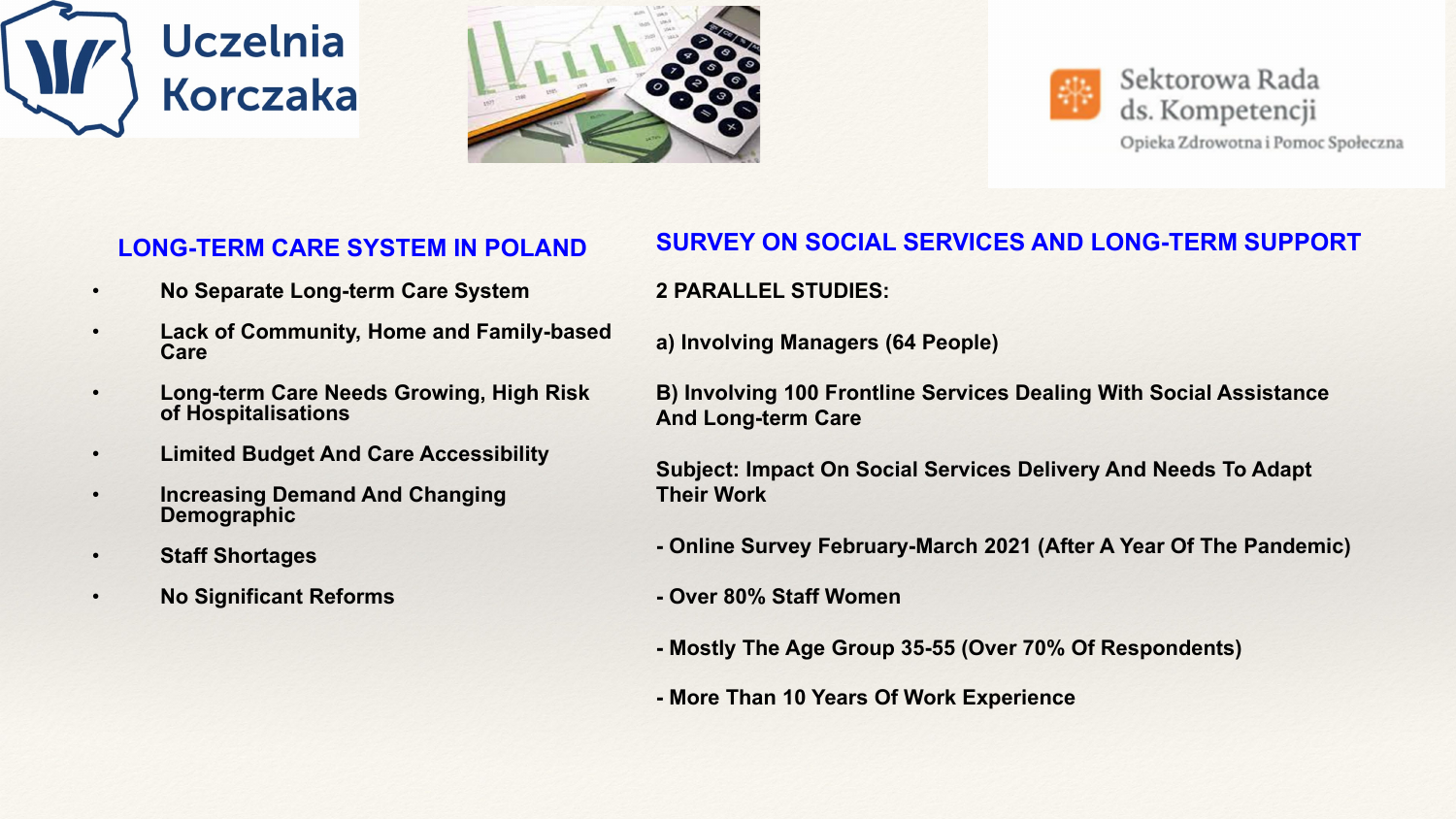

### **COVID 19-IMPACT ON SOCIAL SERVICES – THE MAIN CHALLENGES**

- **A) DESTABILIZATION OF THE FUNCTIONING OF SOCIAL WELFARE INSTITUTIONS**
- **B) DYNAMIC CHANGES OF THE CURRENT NATURE OF THE WORK, ADAPTING THE WAY OF WORKING**
- **C) DISORGANIZATION RESULTING FROM THE EMERGENCE OF NEW LEGAL PROVISIONS IN SHORT INTERVALS**

**D) FEELING OF STRONG ANXIETY, UNCERTAINTY AND EVEN HELPLESSNESS ASSOCIATED WITH THE IDENTIFICATION OF STRESS AND** 

European **Social Services** Conference

**DIFFICULT EMOTIONS**

**E) LACK OF PROPER COOPERATION WITH OTHER SERVICES** 

- **F) NEGATIVE IMPACT ON THE SCOPE AND FORM OF SERVICE PROVISION**
- **G) MAIN DIFFICULTIES WERE RELATED TO:**
- **- THE DIRECT DIAGNOSIS OF SOCIAL WELFARE CLIENTS**
- **- COMMUNICATION WITH THE PATIENT**
- **- TECHNICAL ISSUES, ENVIRONMENTAL DOCUMENTATION, MEDICAL DOCUMENTATION**
- **- PROBLEMS WITH E-SERVICE**



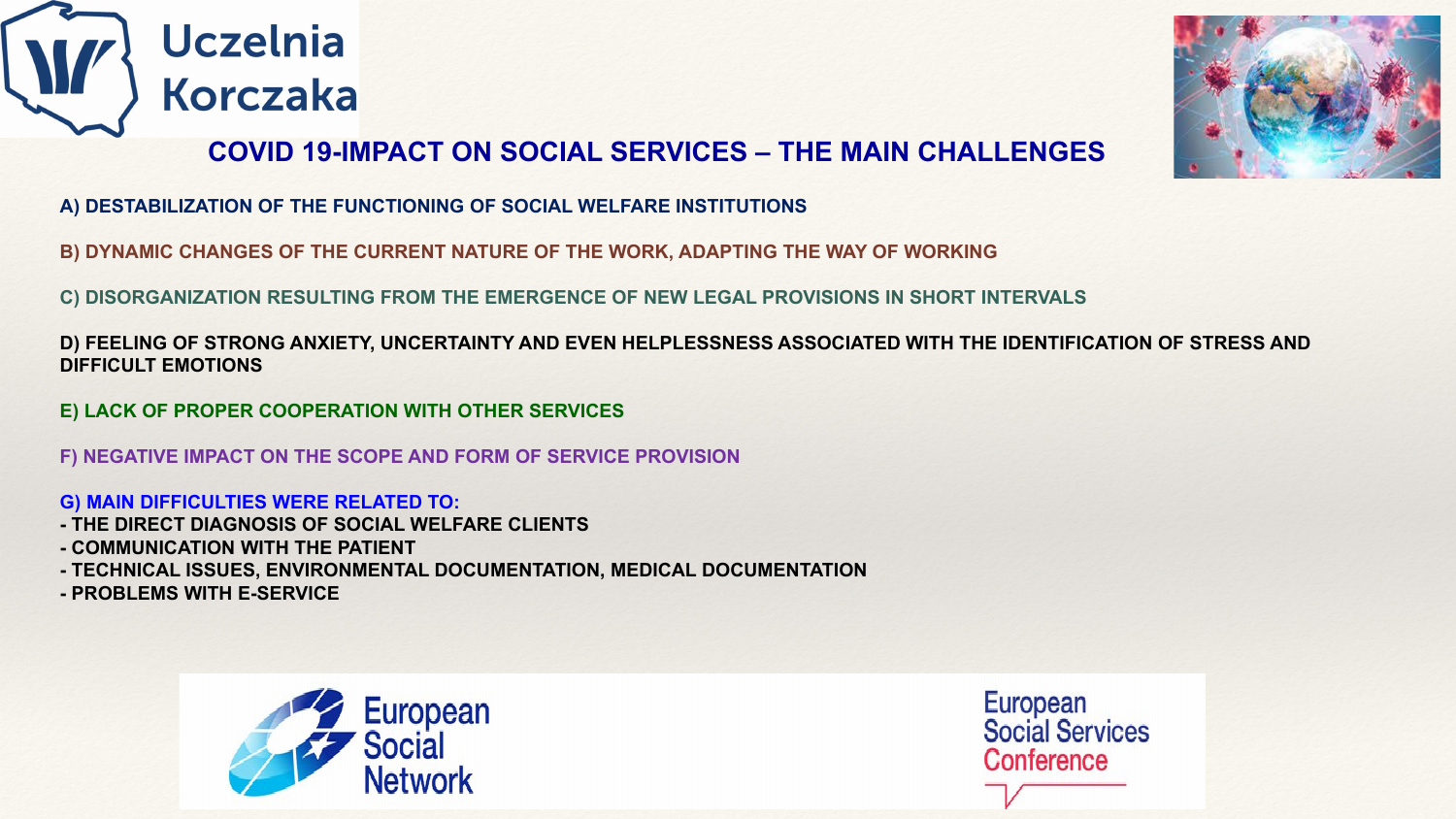

## **How to improve Quality in times of pandemic?**

- professional training of staff,
- 
- appropriate instructions





Sektorowa Rada ds. Kompetencji

Opieka Zdrowotna i Pomoc Społeczna

## - additional education of clients / recipients of social assistance

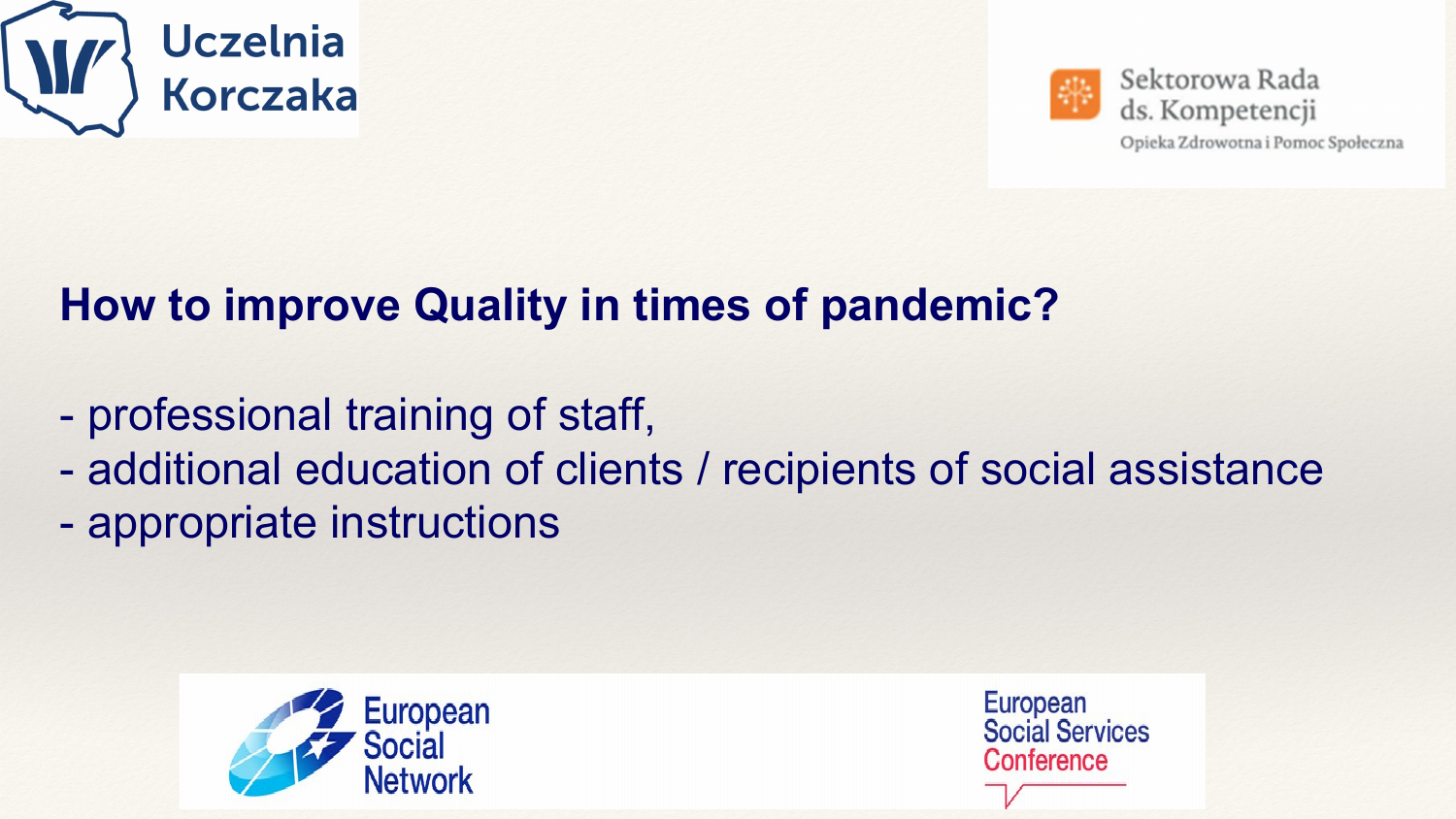- ❖ **Effective Coping With Stress, Tension, as well as the Negative Emotions of the Pensioners (and their Family): 17.9%**
- Using Psychological, Emotional And Supervision Support As Well As The Exchange And Sharing Of Experience, Meeting **Groups, Support Groups: 12%**
- ❖ **Effective Personal Management (Especially The Ability To Healthy Discharge Of Tension And Effective Regeneration Of The Body): 11.7%**
- ❖ **Building Cooperation With Other Institutions In The System To Increase The Quality And Quantity Of Services Provided: 10.6%**
- ❖ **New Technologies And ICT Systems: 9.9%**

Uczelnia

Korczaka

- ❖ **Building Healthy Relationships And Effective Communication In Therapeutic Teams: 9.5%**
- ❖ **Interpersonal Communication with the Team In Remote Conditions 8.4 %**
- ❖ **Protection Of Personal Data And Their Confidentiality: 3.3%**





## **HOW TO CHANGE SOCIAL WORKERS' TRAINING? SUBJECTS THAT SHOULD BE INCLUDED IN THE EDUCATION PROGRAMMES (FRONTLINE SOCIAL SERVICES STAFF):**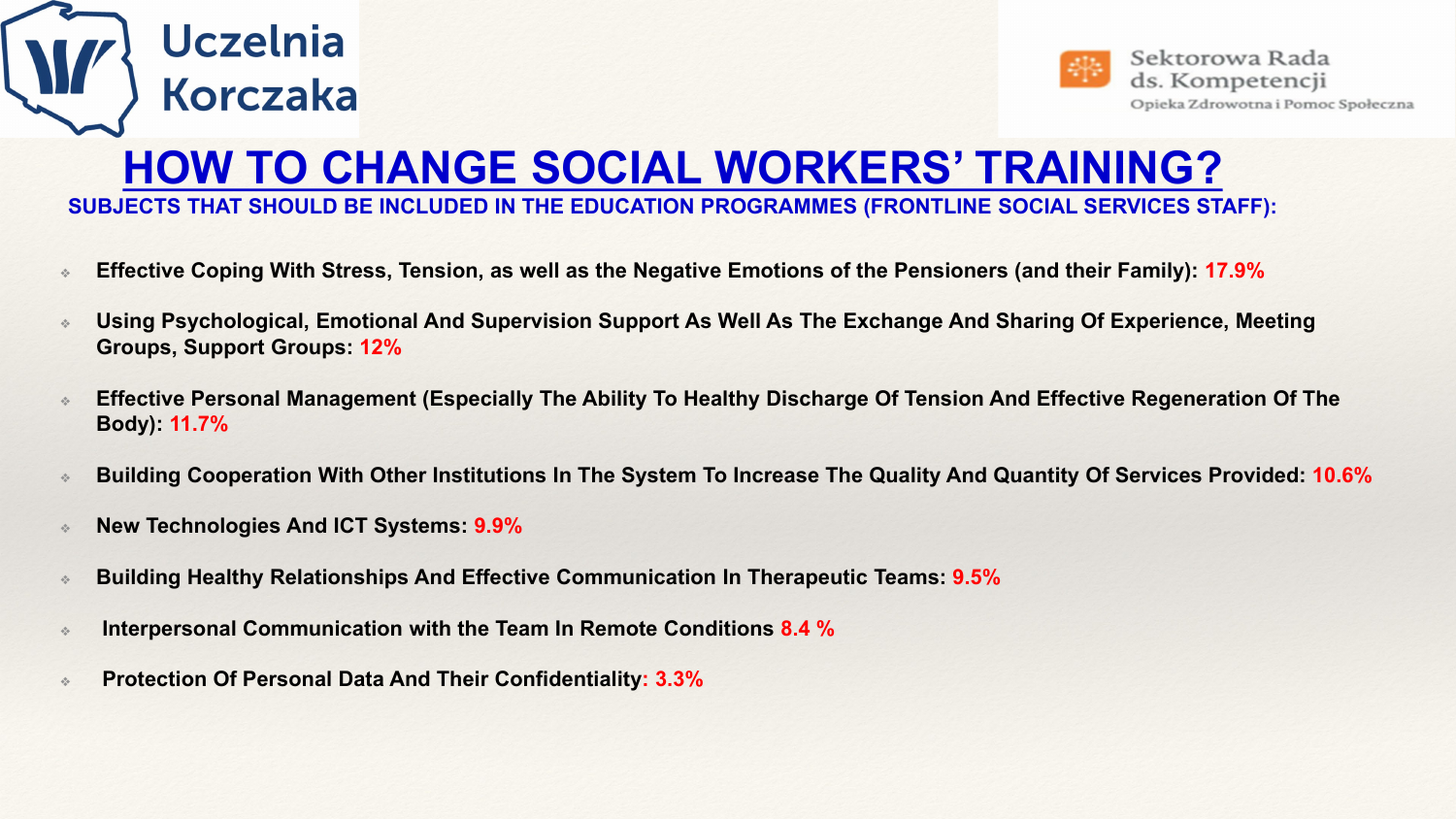

## **NECESSARY CHANGES IN PROFESSIONAL EDUCATION PROGRAMMES**

- **- Crisis Management (23.6%)**
- **- Human Resource Management (22%)**
- **- Information Management (19.8%)**



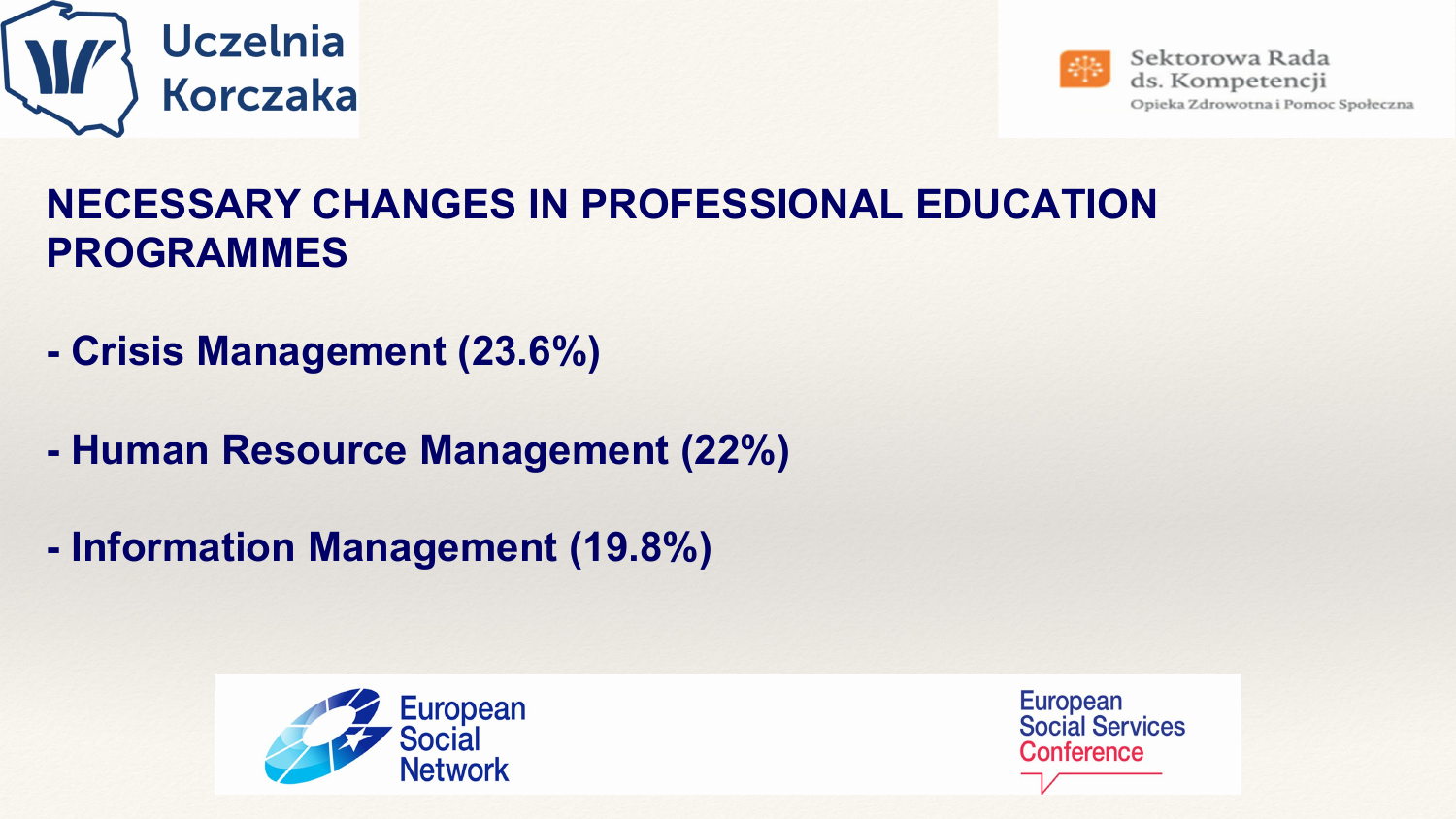



### **RECOMMENDATIONS FOR TRAINING PROGRAMMES IN EMERGENCY CRISIS SITUATIONS (AD HOC TRAINING INTERVENTIONS)**

- **Figure 1.5 Training on threats, problems and their specifics**
- **Figure 1 5 Training in new legal regulations, preceding 1 Training in new legal regulations, preceding their introduction**
- **Programs related to coping with stress, helplessness**





### **RECOMMENDATIONS FOR LONG-TERM CHANGES AND PROFESSIONAL EDUCATION PROGRAMMES**

- **Specialized Programs for Long-term Care Workers**
- **Creating Diverse, Flexible, Module-based Learning Paths**
- **Introduction to Education Programmes Issues such as: Coping With Stress, Crisis Management, Cooperation With Partners, Use of Technology in Social Services**